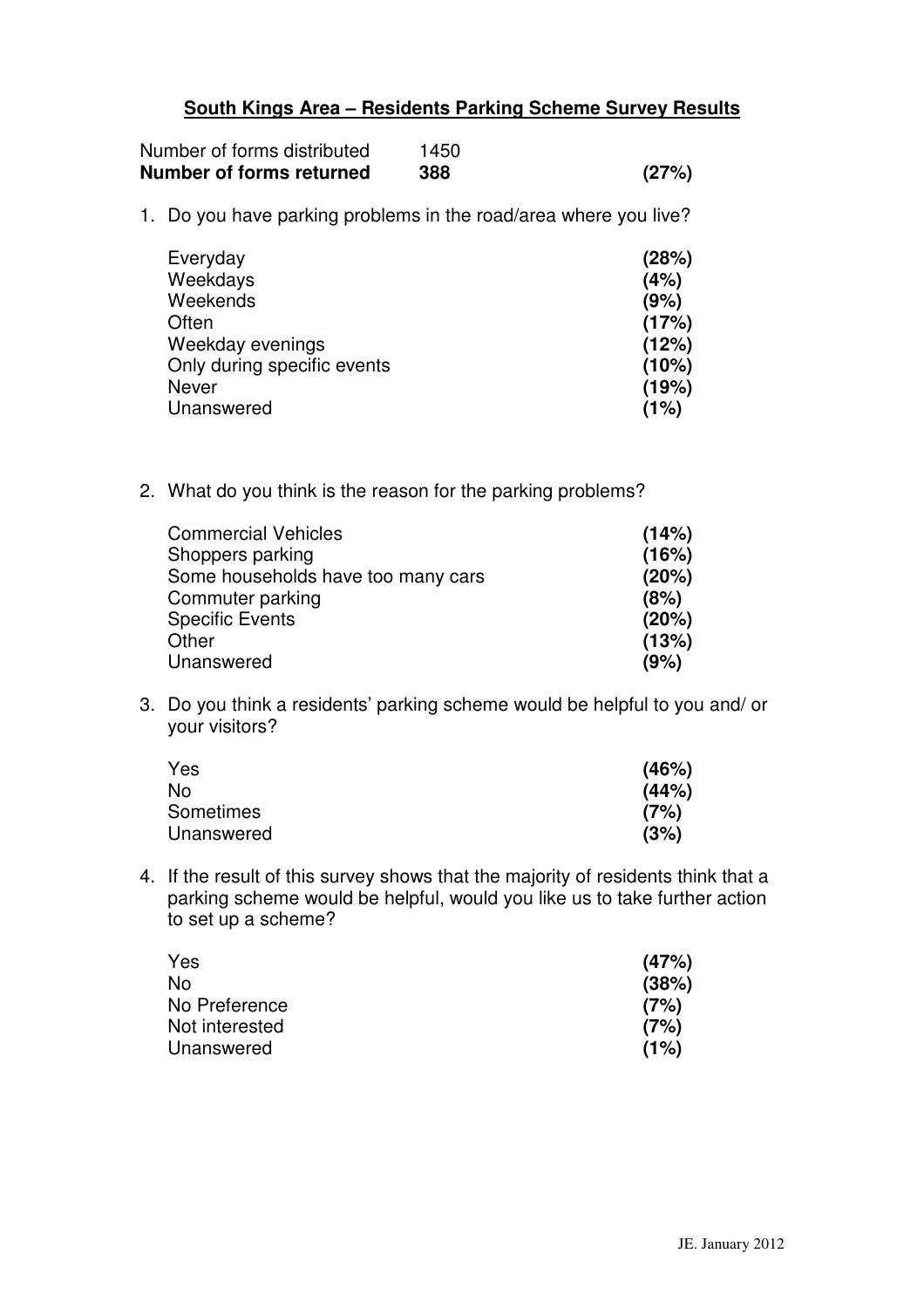5. If the result of this survey shows that the majority of residents think that a parking scheme would be helpful, which days of the week do you think it should run?

| 7 days a week          | (47%) |
|------------------------|-------|
| Weekends only          | (5%)  |
| Monday to Friday       | (10%) |
| Other                  | (2%)  |
| Not interested/no days | (35%) |
| Unanswered             | (1%)  |

6. What time of the day do you think the parking scheme should run?

| 24hours                 | (38%) |
|-------------------------|-------|
| 6pm-6am                 | (17%) |
| 6am-6pm                 | (5%)  |
| Other                   | (3%)  |
| Not interested/no times | (35%) |
| Unanswered              | (2%)  |

7. Do you think a residents' parking scheme was introduced in your area that it should include a period of free parking for visitors, trades people and traders?

| Yes            | (63%) |
|----------------|-------|
| No             | (18%) |
| No preference  | (5%)  |
| Not interested | (11%) |
| Unanswered     | (3%)  |

8. How long do you think this period of free parking should be for?

| (15%) |
|-------|
| (27%) |
| (21%) |
| (18%) |
| (10%) |
| (9%)  |
|       |

9. Is the address we sent this survey to your home or business address?

| Home            | (87%) |
|-----------------|-------|
| <b>Business</b> | (7%)  |
| Both            | (3%)  |
| Unanswered      | (3%)  |

10.How many vehicles registered to the area?